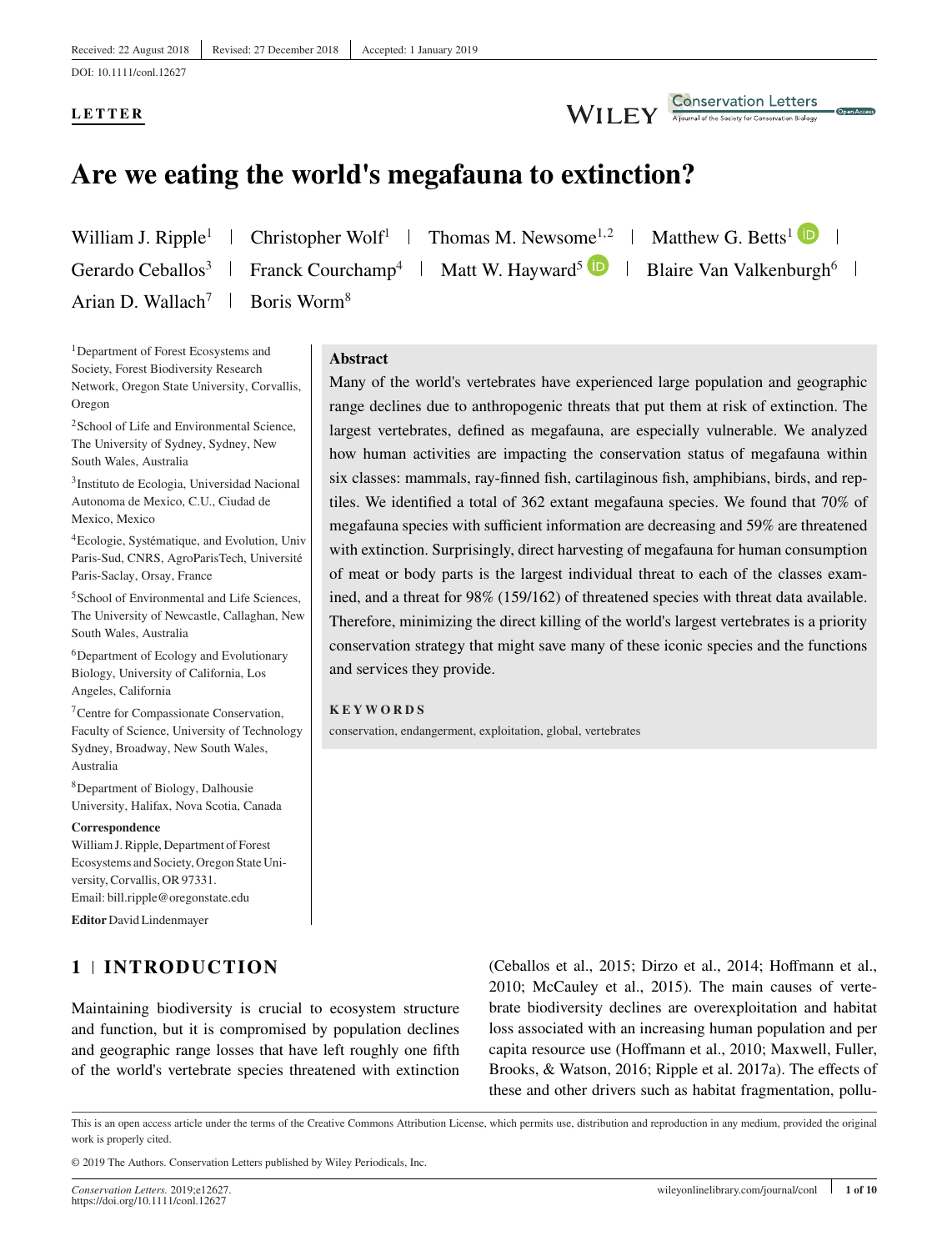tion, pathogens, the introduction of nonnative species, and, notably, global climate change provide mounting evidence that humans are poised to cause a sixth mass extinction event (Barnosky et al., 2011). The ongoing biodiversity crisis has prompted researchers to explore how species' life history traits relate to their threat status (Dirzo et al., 2014). Although it is known that the largest species of terrestrial mammals are at a high risk of extinction (Ripple et al., 2015, 2016; Smith, Smith, Lyons, & Payne, 2018), especially from anthropogenic sources, threats to megafauna across all major classes of vertebrates taken together have not been fully considered (Ripple et al., 2017b).

Here, we construct a list of species that qualify as megafauna based on new criteria of body size thresholds for six classes of vertebrates. Specifically, we defined megafauna as vertebrate species that are unusually large compared with other species in the same class. This approach builds on published definitions of megafauna that are based mostly on terrestrial mammals from the Pleistocene (Supporting Information Table S1; Martin & Klein, 1989). In doing so, the megafauna concept becomes context dependent and not fixed on one specific minimum body size or mass for all taxa (Hansen & Galetti, 2009). Motivated by previously published thresholds, which mostly ranged between 40 and 100 kg (Supporting Information Table S1), we define mass thresholds for megafauna separately for each class. Thus, we considered megafauna to be all species  $\geq$  100 kg for mammals, ray-finned fish, and cartilaginous fish, and all species  $\geq$ 40 kg for amphibians, birds, and reptiles, because they have smaller body sizes, on average, compared with large mammals and fish.

These new megafauna mass thresholds extend the number and diversity of species included as megafauna, thereby allowing for a broader analysis of the status and ecological effects of the world's largest vertebrates. Under this framework, we herein provide an analysis of the status, trends, and key threats to megafauna, and report on the ecological consequences of their decline. We end by outlining priority conservation strategies to help ensure the survival of the Earth's remaining megafauna in marine, freshwater, and terrestrial ecosystems. By considering megafauna across classes, our analysis highlights similarities for the threats faced by species that differ geographically, taxonomically, and in their habitats.

# **2 METHODS**

We obtained body mass data from the Amniote database for mammals, reptiles, and birds (Myhrvold et al., 2015), and acquired body lengths from FishBase for ray-finned and cartilaginous fish (Froese & Pauly, 2000) and AmphibiaWeb for amphibians (AmphibiaWeb, 2016). Using the 1,735 fish species with known maximum lengths and masses in FishBase, we modeled the relationship between length and mass (both log transformed) with a generalized additive model, which allows for nonlinearity. We used this model to predict masses for all species in FishBase with known maximum lengths and unknown masses. For amphibians, we used the allometric equations given in Pough (1980) to predict masses from total and snout-to-vent lengths given in AmphibiaWeb species accounts. After determining body masses, we restricted our analysis to only those species that met our megafauna criteria (≥100 kg for mammals and fish and  $\geq$ 40 kg for birds, amphibians, and reptiles).

We merged the body mass data with information on species-level extinction risk from the IUCN Red List (ver. 2018.1) using species' scientific names and taxonomic synonyms. Species not found in the IUCN Red List, because they have yet to be assessed, were listed separately but excluded from further analysis. We also excluded extinct (EX), extinct in the wild (EW), and data-deficient (DD) species from most of the analysis, focusing only on those classified as critically endangered (CR), endangered (EN), vulnerable (VU), near threatened (NT), or least concern (LC). We did, however, calculate the percentages of megafauna and all vertebrates that have gone extinct since 1500 CE (the timeframe used in the IUCN Red List). Lastly, we grouped the species by class for the following classes: ray-finned fish (Actinopterygii), cartilaginous fish (Chondrichthyes), birds, mammals, reptiles, and amphibians. Other minor fish classes contained no species with masses  $\geq 100$  kg and thus were only included in the results for all vertebrates together. We determined the percentages of species threatened and decreasing for both species classified as megafauna and for all vertebrates with available data. We also estimated the percentages of megafauna species by class that are threatened within various ecosystem types as defined by the IUCN Red List (Marine, Freshwater, and Terrestrial).

The threats faced by species were assessed using coded information from the IUCN Red List threats classification scheme (IUCN, 2018). Only threatened species with coded threat information available were included in this portion of the analysis. To separate threats related to livestock/aquaculture and crops, and those related to harvesting and logging, we split two of the top-level threats categories. Specifically, we split the "Agriculture & aquaculture" category (2) into agricultural "cropping" (composed of categories 2.1: "Annual & perennial nontimber crops" and 2.2: "Wood & pulp plantations") and "livestock/aquaculture (categories 2.3: "Livestock farming & ranching" and 2.4: "Marine & freshwater aquaculture") and the "Biological resource use" category (5) into "harvesting" (5.1: "Hunting & collecting terrestrial animals" and 5.4: "Fishing & harvesting aquatic resources") and "logging" (5.2: "Gathering terrestrial plants" and 5.3: "Logging & wood harvesting"). Finally, we manually recorded the reasons for harvesting of each megafauna species based on information in the IUCN Red List fact sheets and Arkive (2018).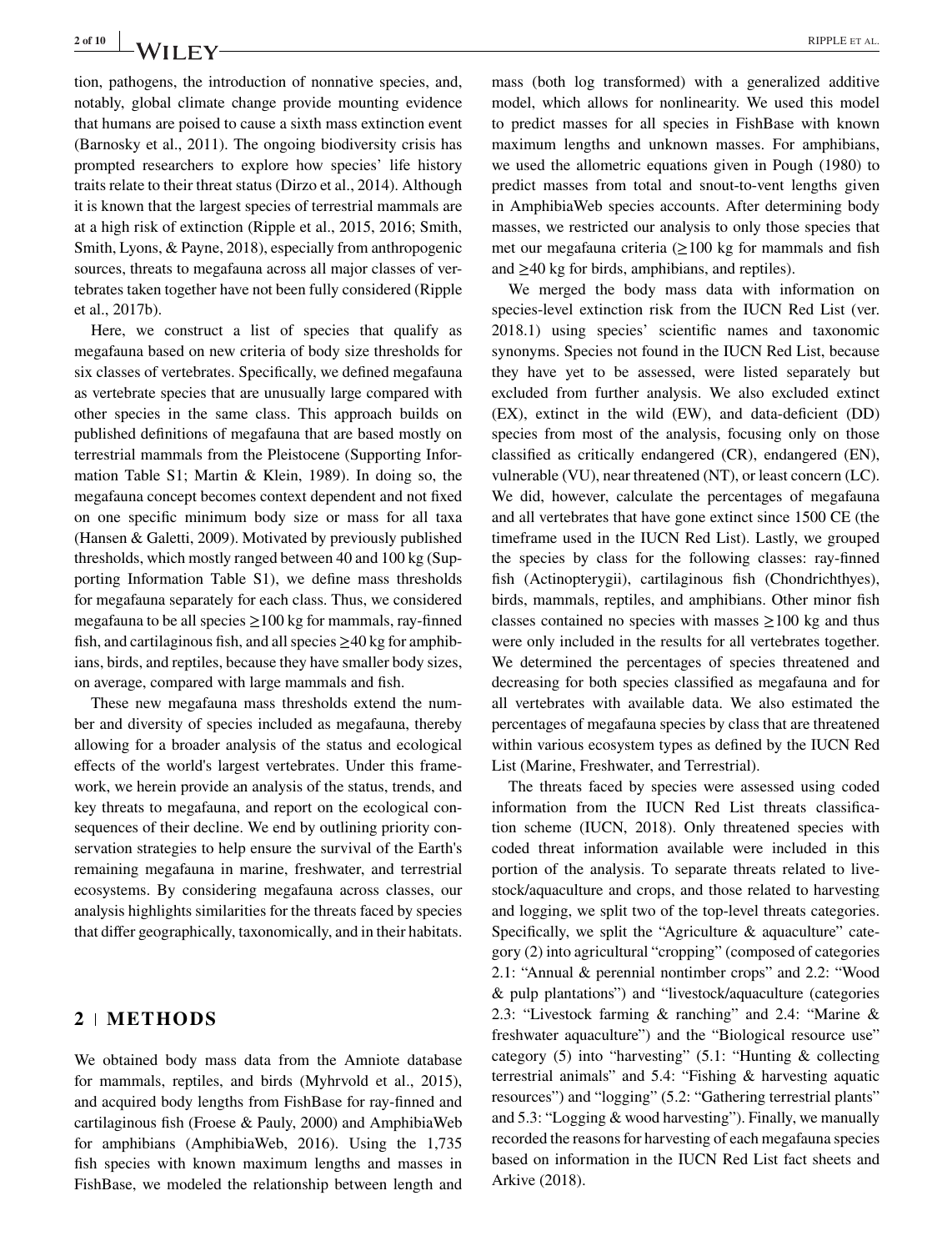# **3 RESULTS**

A total of 362 extant species qualified as megafauna based on our taxonomy-based size thresholds (Supporting Information Tables S2–S4). We excluded 77 species (38 mammals, 16 ray-finned fish, 6 reptiles, and 17 cartilaginous fish) from subsequent analyses (unless otherwise noted) because they were either extinct in the wild (EW; two species), extinct (EX; seven species), data deficient (DD; 48 species), or not listed in the IUCN Red List (20 species) (Supporting Information Table S3). Close to half of the remaining 292 megafauna species were mammals  $(n = 140)$ , followed by cartilaginous fish ( $n = 58$ ), ray-finned fish ( $n = 56$ ), reptiles ( $n = 33$ ), birds  $(n = 4)$ , and an amphibian  $(n = 1)$  (Supporting Information Table S2).

Megafauna species are more threatened and have a relatively higher percentage of decreasing populations than all vertebrates together. Of the 39,493 (non-DD/EW/EX) vertebrate species in the IUCN Red List, 21% are catalogued as threatened and 46% have decreasing populations (Figure 1, Supporting Information Table S4). In contrast, of the 292 megafauna species, 70% have decreasing populations and 59% are threatened (Figure 1). Generally, freshwater ecosystems contain the highest proportion of threatened megafauna, while marine systems contain a lower proportion of threatened megafauna (Supporting Information Figure S1).

Notably, the top-ranked threat within each megafauna class was direct harvesting by humans, although there were typically multiple co-occurring threats, mostly related to habitat degradation (Figure 2). Meat consumption was the most common motive for harvesting megafauna for all classes except reptiles where harvesting eggs was ranked on top (Figure 3). Other leading reasons for harvesting megafauna included medicinal use, unintended bycatch in fisheries and trapping, live trade, and various other uses of body parts such as skins and fins (Figure 3). Over half (64%) of the threatened megafauna were listed by the Convention on International Trade in Endangered Species (CITES) because of threats involving global trade in these species (Supporting Information Table S5). Since 1500 CE, 2% of assessed megafauna species have gone extinct compared to 0.8% of all assessed vertebrates (Supporting Information Table S4). Interestingly, within each of the six vertebrate classes, some of the largest individual species were threatened with extinction (Figure 4, Supporting Information Table S2).

### **4 DISCUSSION**

Our results suggest that we are in the process of eating the world's megafauna to extinction. Megafauna are heavily exploited for human consumption (Figure 3) and are, on average, 2.75 times more likely to be threatened by extinction than other vertebrate species that have been assessed by the IUCN (and are not DD, EW, or EX) (Supporting Information Table S4). This means that seven out of 10 of our largest and most iconic fauna will experience further population declines in the near future, and three out of five could go extinct. Declines of the largest vertebrate species will jeopardize ecosystem services to humans and generate cascading evolutionary and ecological effects on other species and processes (Estes et al., 2011; Estes, Heithaus, McCauley, Rasher, & Worm, 2016; Ripple et al., 2017b).

The Pleistocene extinctions reinforce our findings regarding the elevated extinction risk of extant megafauna. Since the late Pleistocene, humans have emerged as a "super-predator" (Darimont, Fox, Bryan, & Reimchen, 2015), specializing in killing prey larger than their individual body mass, similar to gray wolves (*Canis lupus*) and orcas (*Orcinus orca*). In the wake of growing human populations, their increased geographic range, and improved tool use, many large terrestrial mammals went extinct during the late Pleistocene (Sandom, Faurby, Sandel, & Svenning, 2014). The strong extinction bias toward species of large size is highly unusual and unmatched over the prior 65 million years (Smith et al., 2018). Humans, commonly using projectile weapons, differ from other predators of large prey, such as lions (*Panthera leo*) and wolves, in their ability to cause death at a distance (Worm, 2015). Attacking from a safe distance enables the tackling of very large, dangerous prey with much less risk to the predator, compared with the physical combat required for all non-human predators on land and sea. In addition, the limitation of predator numbers through natural prey availability does not hold for humans, whose global population grows disproportionately to its sustainability because of our ability to produce food.

The impact of the human appetite for large prey was first felt on land with the extinction of the Pleistocene megafauna in terrestrial systems, and more recently extended to marine and freshwater ecosystems as humans enhanced their fishing skills with sophisticated technology (Jackson et al., 2001). Historically, human hunters have preferentially targeted large prey items as a way of signaling their fitness – a pattern that may be continuing today in the form of trophy hunting (Darimont, Codding, & Hawkes, 2017). Following this habitual (or possibly hard-wired) pattern of humans focusing on the largest size classes in our prey spectrum, direct harvesting for meat or egg consumption is still a dominant threat for all megafauna classes (Figures 2 and 3). The current trend is consistent with optimal foraging theory, which predicts that predators attempt to gain the most benefit (e.g., large vulnerable prey) at the least cost (Stephens & Krebs, 1986). But in today's world, the reasons for continuing such a practice are unclear, because the vast majority of human food is produced by agriculture and aquaculture, and most "wild" meat likely comes from smaller bodied species, which are more plentiful. Despite this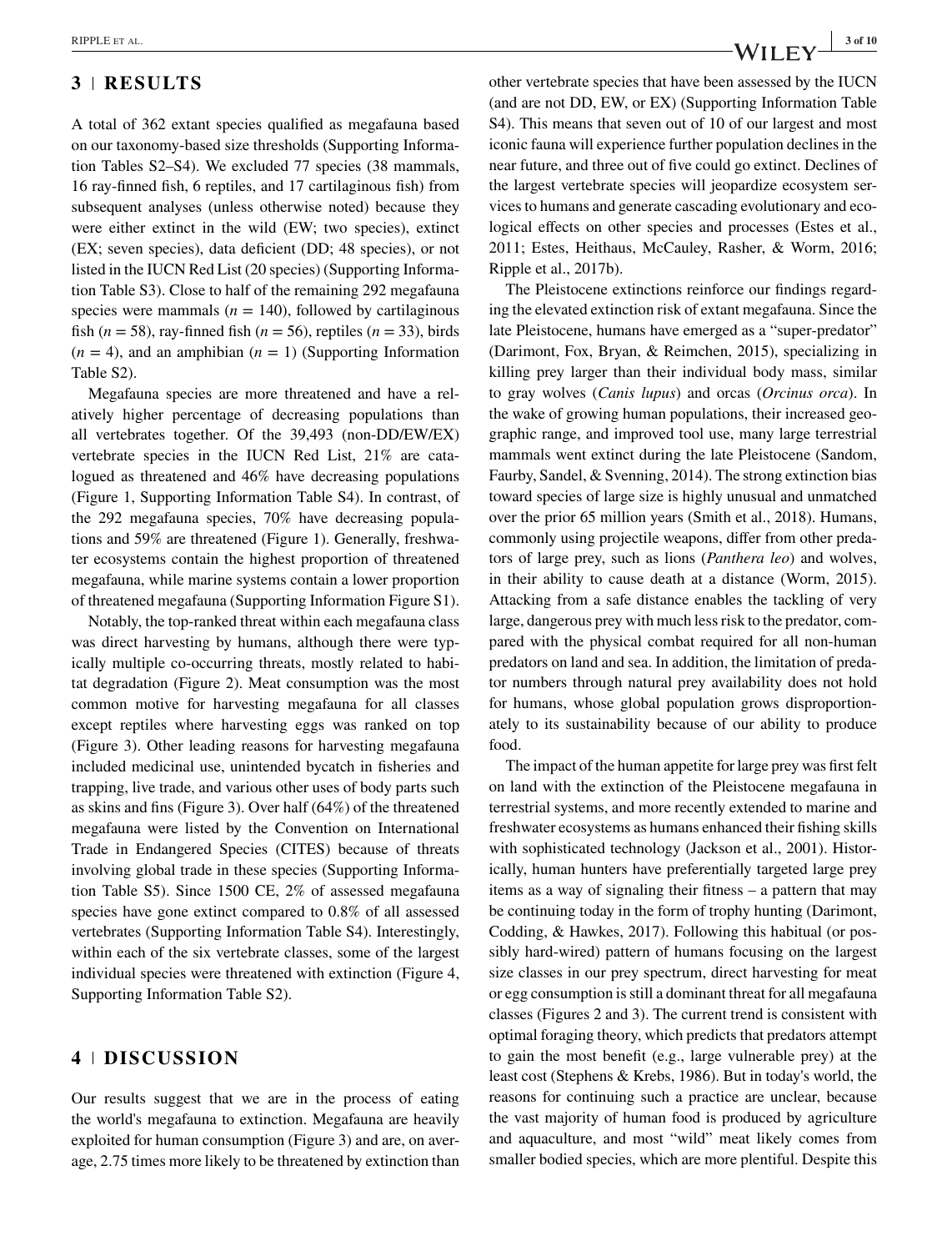

**FIGURE 1** Megafauna extinction risk and trends. Shown are percentages of species classified as (a) threatened (IUCN Red List Category Vulnerable, Endangered, or Critically Endangered) and (b) with decreasing population trend. Data are separated by megafauna (dark green) versus all vertebrate species (blue) in each class, and for all vertebrates combined (IUCN, 2018). Numbers of megafauna species in each class followed by numbers of all IUCN-assessed species in each class are indicated at the bottom of each panel. Only species with IUCN Red List category and population trend data are counted for panels (a) and (b), respectively. Megafauna are defined here as species with ≥100 kg body mass for mammals, ray-finned fish, and cartilaginous fish, and ≥40 kg for amphibians, birds, and reptiles

pattern, humanity's predatory behavior can cause declines in megafauna because a given rate of exploitation will reduce populations of large animals more quickly, because on average, they tend to be less abundant and productive, than smaller species. Although consideration should be given to the fact that megafauna can be an important food source for some people in developing countries, bushmeat hunting for food and medicinal products may harvest millions of tonnes of animal biomass per year in the southern hemisphere (Cawthorn & Hoffman, 2015), and worldwide, threatens over 300 terrestrial mammal species with extinction, some of which are large size (Ripple et al., 2016). In certain cases, if people no longer eat wild meat for subsistence, they may need to obtain sufficient nutrients from agricultural sources that could result in other impacts to habitats. The surge in demand for Asian traditional medicinal products also exert heavy tolls on the largest species, which are often the most appealing, for various reasons (Ellis, 2013).

There is good reason to raise further awareness of the declining status of large vertebrates. Nine megafauna species went extinct or became extinct in the wild between the 1760s and 2012, and in each case this was due to excessive hunting or a combination of hunting and habitat degradation (Supporting Information Table S6). The reasons for hunting these species to extinction were for the acquisition of meat for consumption or for body parts such as skins, horns, organs, and antlers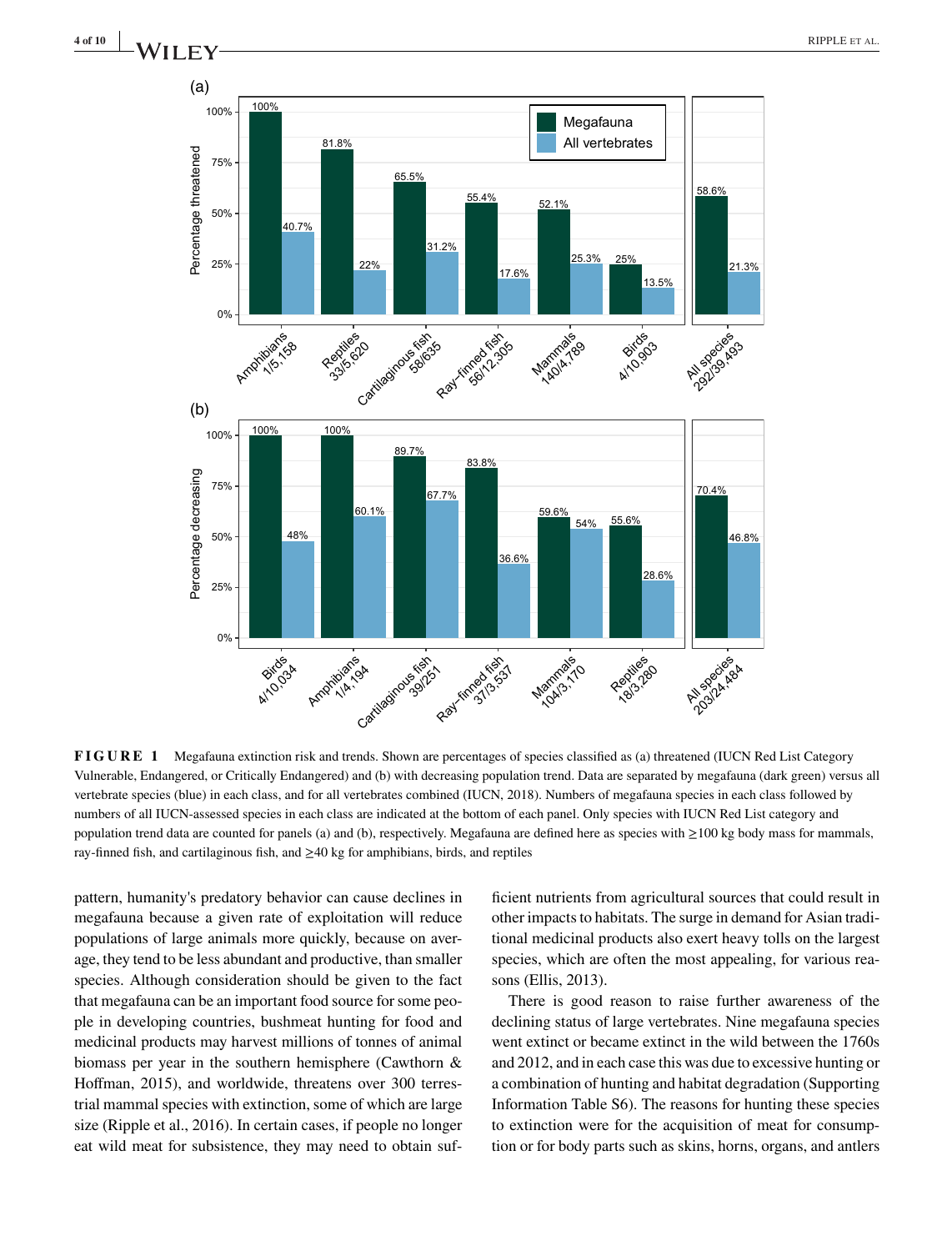

**FIGURE 2** Current threats to megafauna. Shown are percentages of threatened megafauna species in each class facing different types of threats. We used the top-level coded threat data on species Red List fact sheet pages, grouping threats 5.1/5.4 together as "Harvesting," 5.2/5.3 as "Logging," 2.1/2.2 as "Cropping," and 2.3/2.4 as "Livestock/aquaculture." Only threatened species with coded threat information available (145/155) were used for this plot. Only the seven most common threats for each group are shown. No panel is shown for the single threatened amphibian species, the Chinese giant salamander. It was threatened by harvesting, system modifications, pollution, logging, energy, and cropping. Similarly, no panel is shown for the single threatened bird species, the Somali Ostrich, which was threatened by harvesting, livestock, and cropping

for traditional medicine or trophies (Supporting Information Table S6). Persecution is a major cause of mortality for many of the large carnivores in terrestrial systems (Ripple et al., 2014). Due to their slow life history traits, involving delayed reproduction and few offspring, megafauna are extremely vulnerable to fishing, trapping, and hunting pressures (Johnson, 2002). In addition to intentional harvesting, much of this mortality is due to bycatch in snares and traps in terrestrial systems or gillnets, trawls, and longlines in aquatic systems. Many of the megafauna species are simultaneously affected by various types of habitat degradation (Figure 2). When taken together, these threats to habitats can have major negative cumulative effects on vertebrate species (Betts et al., 2017; Shackelford, Standish, Ripple, & Starzomski, 2018). Consistent with our results, overexploitation and habitat loss (mainly from agriculture) are considered major twin threats to biodiversity in general (Maxwell et al., 2016).

The world's terrestrial mammalian megafauna are more prone to elevated extinction risk than all terrestrial mammal species considered as a group (59% vs. 21% threatened, Supporting Information Table S4). Megafaunal mammals in marine systems are faring relatively better, with only nine of 33 species (27%) currently assessed as threatened, although 28 more species are data deficient (Supporting Information Tables S2–S4). Indeed, many of the largest marine mammals are in the process of recovering after the global cessation of industrial whaling in 1986 (Magera, Flemming, Kaschner, Christensen, & Lotze, 2013). This bold action required global cooperation and enforcement and has been successful in halting and reversing extinction threats for most of the great whales, with some notable exceptions such as the North Atlantic right whale (*Eubalaena glacialis*) (Taylor & Walker, 2017). Efforts to rebuild depleted fish populations worldwide have been more limited, but with some regional successes (Neubauer, Jensen, Hutchings, & Baum, 2013; Worm et al., 2009). The situation appears particularly dire for cartilaginous fish; sharks, skates, and rays include the highest proportion (9%) of species  $\geq$ 100 kg of any of the classes examined here, and are more threatened, on average than any other marine group (Figure 1; Dulvy et al., 2014; Worm et al., 2013). The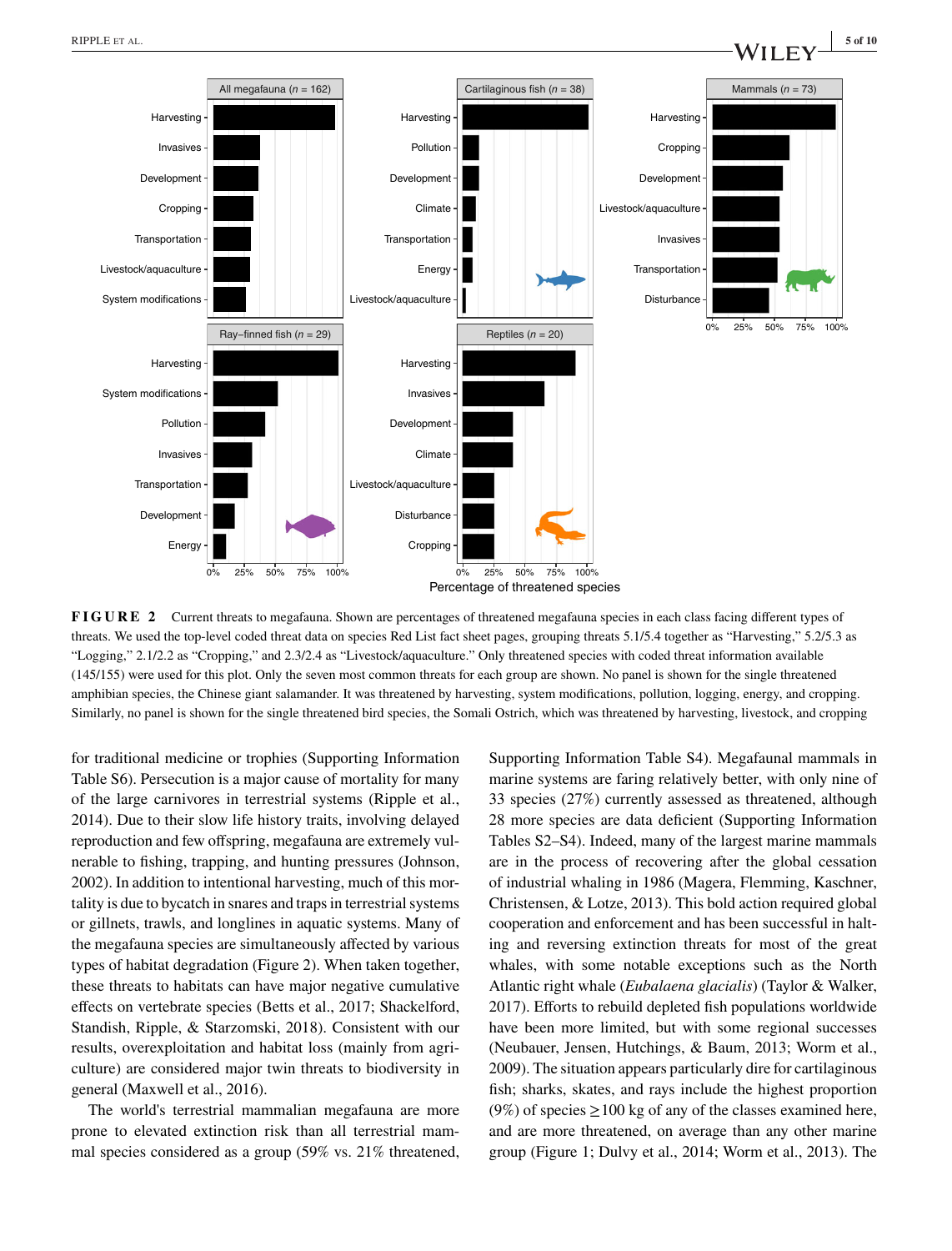

**FIGURE 3** Reasons for harvesting threatened megafauna. Numbers of threatened megafauna species are shown in the panel titles. Reasons for harvesting were determined using species Red List fact sheet pages as well as Arkive.org species accounts (Arkive, 2018). Only the six most common reasons for each group are shown (other reasons are grouped under "Other"). No panel is shown for the single threatened amphibian species, the Chinese giant salamander. It is hunted for meat and live trade. Similarly, no panel is shown for the single threatened bird species, the Somali Ostrich, which is hunted for meat, eggs, skins, and feathers

large ray-finned fish are highly threatened in both marine and freshwater systems (Supporting Information Table S2).

The single threatened megafauna bird species, the Somali ostrich (*Struthio molybdophanes*) (Figure 4), is killed for its meat, feathers, and leather. Egg collection is also a major concern. Other threats include logging, livestock, and cropping. Of the amphibians, only one species  $\geq 40$  kg exists, the Chinese Giant Salamander (*Andrias davidianus*) (Figure 4), and it is critically endangered. This salamander, which can grow to 1.8 m long, is considered a living fossil and is one of only three living species in a family that dates back 170 million years (Chen et al., 2018). However, it is considered a delicacy in Asia, and consequently is threatened by hunting. Other threats include development, pollution, and cropping. Since the 1980s, 14 nature reserves have been created to conserve the Chinese Giant Salamander (Arkive, 2018), but population numbers are still declining (Supporting Information Table S1), and its imminent extinction in the wild has now been predicted (Turvey et al., 2018). We also identified 33 (assessed non-DD/EW/EX) reptile megafauna species, of which 27 (82%) are threatened (Figure 1). Even with this extraordinary level of threat, reptiles have often been less prominent in global conservation efforts. This is at least partially due to the paucity of available information on their extinction risk and threats reflecting a lack of attention (Böhm et al., 2013). All of the 20 threatened reptile species with coded threat data are at risk due to harvesting (Figure 2). The top reasons for harvesting reptiles include egg collection and meat acquisition (Figure 3). An additional seven reptile megafauna are listed as threatened but lack coded threat data, a situation that should be remedied by the IUCN as soon as possible (Tingley, Meiri, & Chapple, 2016).

The ecosystem impacts that the loss of megafauna may entail are likely out of proportion to their dwindling numbers and small collective biomass. The ongoing loss of megafauna alters the structure and function of their ecosystems, often in ways that are surprising and disruptive (Estes et al., 2011, 2016). Known examples include impacts on seed dispersal, nutrient cycling, fire, and small animals when large terrestrial herbivores decline (Ripple et al., 2015), or the destabilization of fish communities that experienced a loss of sharks and other large predators (Britten et al., 2014). Interestingly, these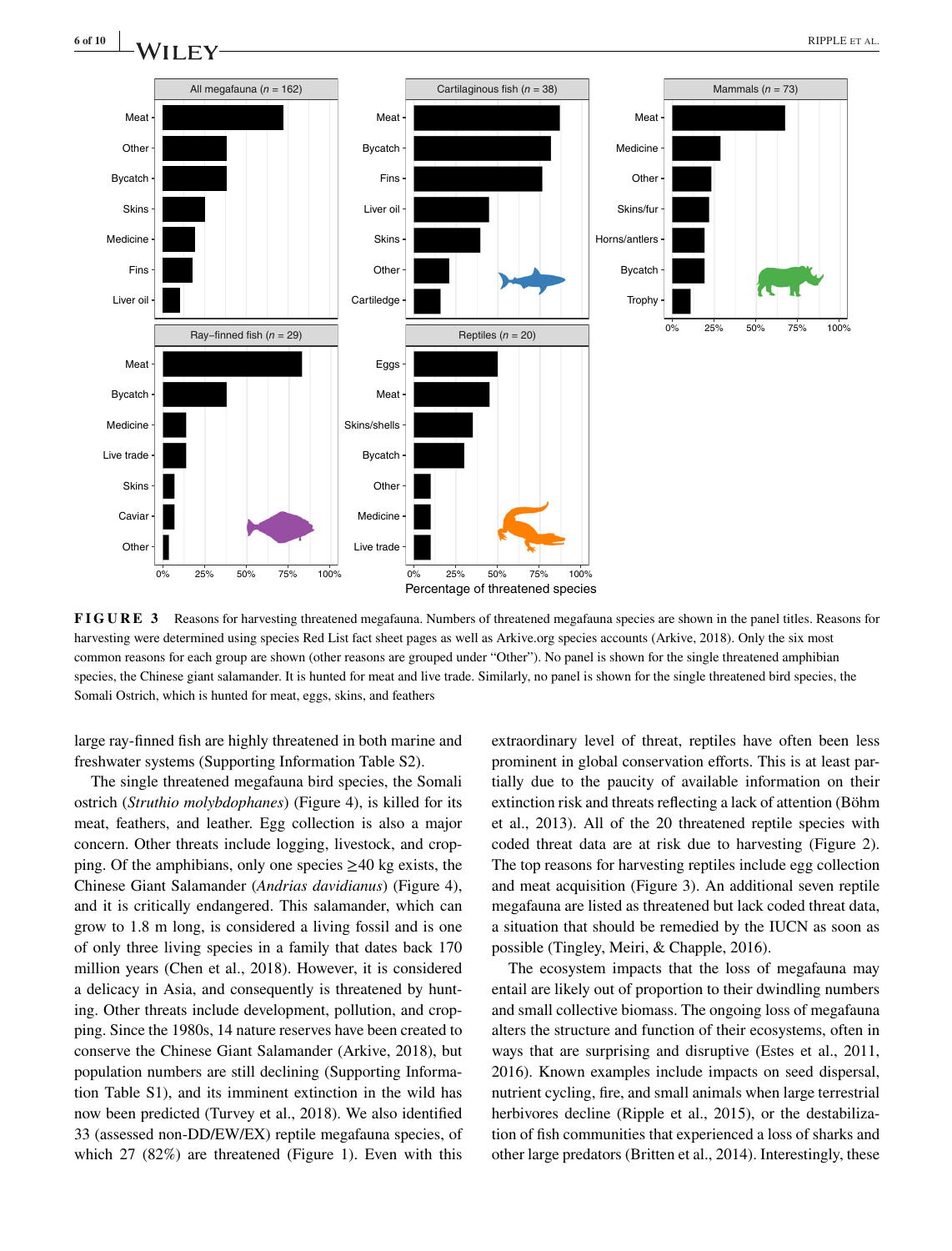

**FIGURE 4** Largest megafauna species in each major vertebrate group. All of the species shown are threatened with extinction and are threatened by human harvesters seeking their meat, body parts, or eggs. Whale shark (*Rhincodon typus*; upper left) by Christian Jensen (CC BY 2.0), leatherback (*Dermochelys coriacea*; top right) by U.S. Fish and Wildlife Service Southeast Region (CC BY 2.0), Beluga (*Huso huso*; middle left) by Jeff Whitlock (CC BY-NC-SA 3.0), African Elephant (*Loxodonta Africana*; middle right) by Jude (CC BY 2.0), Chinese Giant Salamander (*Andrias davidianus*; bottom left) by James Joel (CC BY-ND 2.0), and Somali Ostrich (*Struthio molybdophanes*; bottom right) by Julian Mason (CC BY 2.0). Whale shark (EN) flesh is highly valued in some Asian markets and the demand for shark-fin soup threatens this species. Leatherbacks (VU) are threatened by fisheries bycatch as well as human consumption of eggs and meat. Belugas (CR) are threatened by overfishing for meat and caviar, which will soon cause global extinction of the remaining natural wild populations. Elephant (VU) poaching is critically elevated due to an increased demand for ivory. The Chinese Giant Salamander (CR) is threatened by hunting, as its flesh is considered a delicacy in Asia. Somali ostriches (VU) are shot for food, leather, and feathers. The largest marine mammal, the blue whale (*Balaenoptera musculus*), is not shown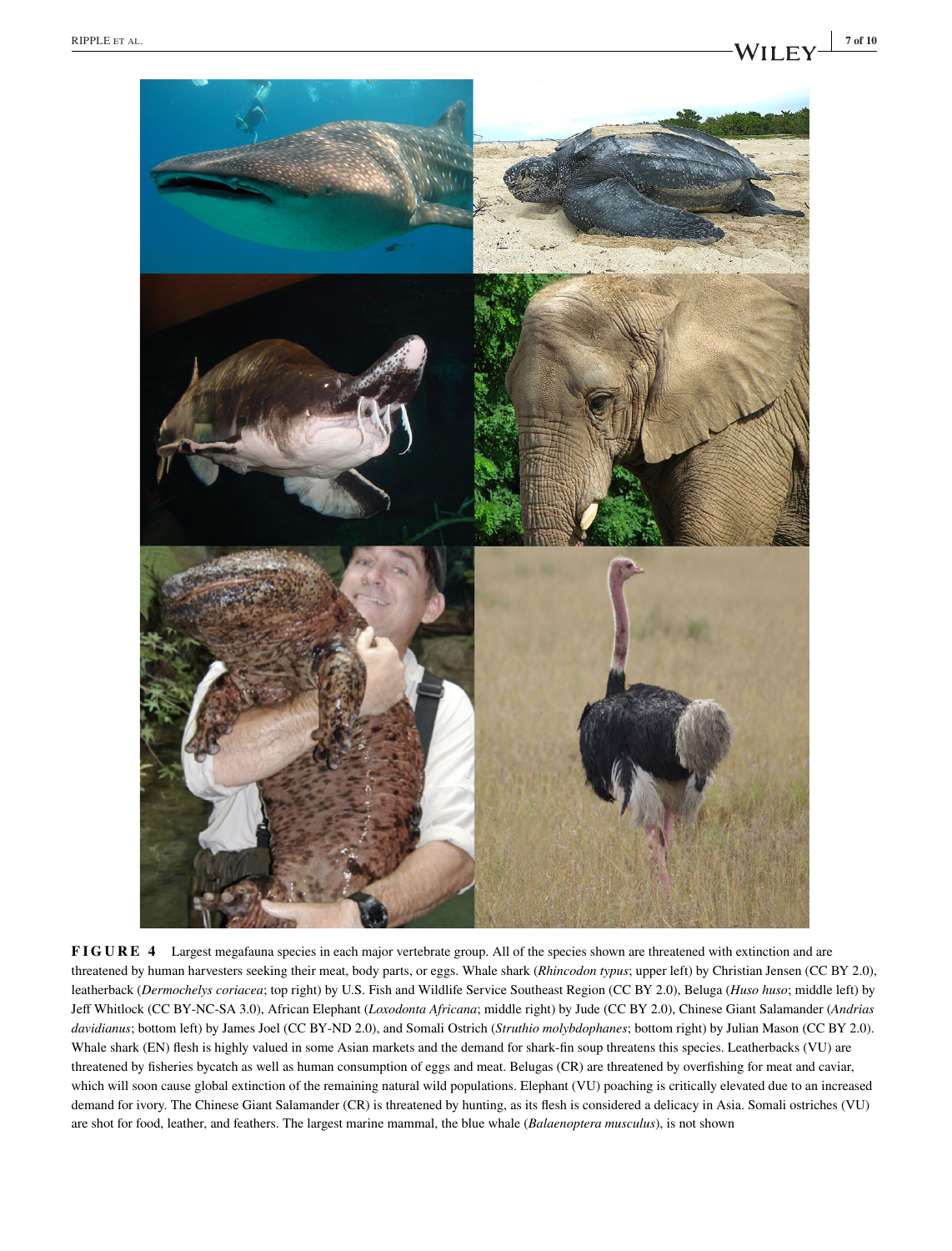**8 of 10** RIPPLE ET AL.

effects are transmitted both through consumptive and nonconsumptive mechanisms, whereas the presence of megafauna predators fundamentally alters the behavior and distribution of prey species even in the absence of direct predation events (Heithaus, Frid, Wirsing, & Worm, 2008). Megafauna are also of critical importance for conservation because the largest species are often flagship species, umbrella species, keystone, and engineer species or highly charismatic species (Courchamp et al., 2018; Ripple et al., 2015).

Preserving the remaining megafauna is likely going to be a difficult and complex task, as megafauna are represented by a diversity of taxa using assorted (terrestrial, freshwater, marine) habitats, and scattered across jurisdictions around the world. Based on the research presented here, we argue that any successful conservation strategy must consider minimizing the direct killing of megafauna as a priority solution, because it appears to be a major driver of extinction threat. Given the low abundances of most threatened megafauna (abundance is one of the IUCN's criteria for listing species as threatened), the impacts of such a strategy on food supply would likely be minimal, but economic values, cultural practices, and social norms might complicate the picture. We believe creating an informed public is an important first step as educational campaigns can reduce demand for highly valuable megafauna species. For example, shark fin commerce has declined following effective media campaigns involving Chinese celebrities (Dell'Apa, Smith, & Kaneshiro-Pineiro, 2014). For charismatic megafauna species threatened by human harvesting, additional well-organized pleas by celebrities might be very effective, but this is not enough on its own. Where possible, it is also essential to use legal means to lower the harvesting of the concerned species, as these can be more effective than campaigns based on ethical and moral grounds. Legal tools limiting collection and trade would help raise awareness and implicate major economic actors responsible for the overexploitation of many of these species. Ensuring that scientifically established harvesting quotas or bans are established and respected is a key step toward maintaining robust megafauna populations.

In order to achieve effective megafauna conservation, a large group of nations needs to take coordinated action soon. Wealthier countries must stop exacerbating the problem by inflating demand and prices for meat, medicinal, and ornamental products from megafauna. For example, governments could sponsor public awareness campaigns or fund organizations that provide information about the plights of specific megafauna species, ecosystem services of megafauna, as well as health concerns and the lack of proven benefits for some types of wildlife-based medicinal products (Still, 2003; Weiss & Tschirhart, 1994).

The success of the International Whaling Commission suggests that a multinational initiative for saving the full diversity of vertebrate megafauna has merit. New international agreements should include conventions to share the financial burden of responsibility among nations, especially the developed ones. This might help to facilitate accomplishments under existing conventions that are already trying to preserve biodiversity such as CITES, the Convention on Biological Diversity, and for marine areas, the United Nations Convention on the Law of the Sea. At the local scale, it is important that nations that harbor megafauna within their jurisdictions, limit through harvesting laws and informational campaigns, the exploitation of megafauna while at the same time, protect critical habitat.

In conclusion, our heightened abilities as hunters must be matched by a sober ability to consider, critique, and adjust our behaviors to avoid consuming the last of the Earth's megafauna (Darimont et al., 2015; Worm, 2015). As direct mortality is a dominant threat to megafauna and live megafauna entails larger economic benefits (e.g., ecotourism and ecosystem services) than dead megafauna, it appears that conservation dollars may be best spent on addressing direct mortality threats head-on, wherever possible.

#### **ACKNOWLEDGMENTS**

We thank Chris Darimont and three anonymous reviewers for providing helpful comments on drafts of the manuscript.

#### **ORCID**

*Matthew G. Betts* **b** <https://orcid.org/0000-0002-7100-2551> *Matt W. Hayward* **b** <https://orcid.org/0000-0002-5574-1653>

#### **REFERENCES**

- AmphibiaWeb. (2016). *AmphibiaWeb: Information on amphibian biology and conservation*. Berkeley, CA: AmphibiaWeb. Retrieved from <http://amphibiaweb.org/>
- Arkive. (2018). *ARKive*—*Discover the world's most endangered species*. Retrieved from<http://www.arkive.org/>
- Barnosky, A. D., Matzke, N., Tomiya, S., Wogan, G. O., Swartz, B., Quental, T. B., … Maguire, K. C., et al. (2011). Has the Earth's sixth mass extinction already arrived? *Nature*, *471*, 51.
- Betts, M. G., Wolf, C., Ripple, W. J., Phalan, B., Millers, K. A., Duarte, A., … Levi, T. (2017). Global forest loss disproportionately erodes biodiversity in intact landscapes. *Nature*, *547*, 441–444.
- Böhm, M., Collen, B., Baillie, J. E., Bowles, P., Chanson, J., Cox, N., … Ram, M., et al. (2013). The conservation status of the world's reptiles. *Biological Conservation*, *157*, 372–385.
- Britten, G. L., Dowd, M., Minto, C., Ferretti, F., Boero, F., & Lotze, H. K. (2014). Predator decline leads to decreased stability in a coastal fish community. *Ecology Letters*, *17*, 1518–1525.
- Cawthorn, D.-M., & Hoffman, L. C. (2015). The bushmeat and food security nexus: a global account of the contributions, conundrums and ethical collisions, *Food Research International*, *76*, 906–925. <https://doi.org/10.1016/j.foodres.2015.03.025>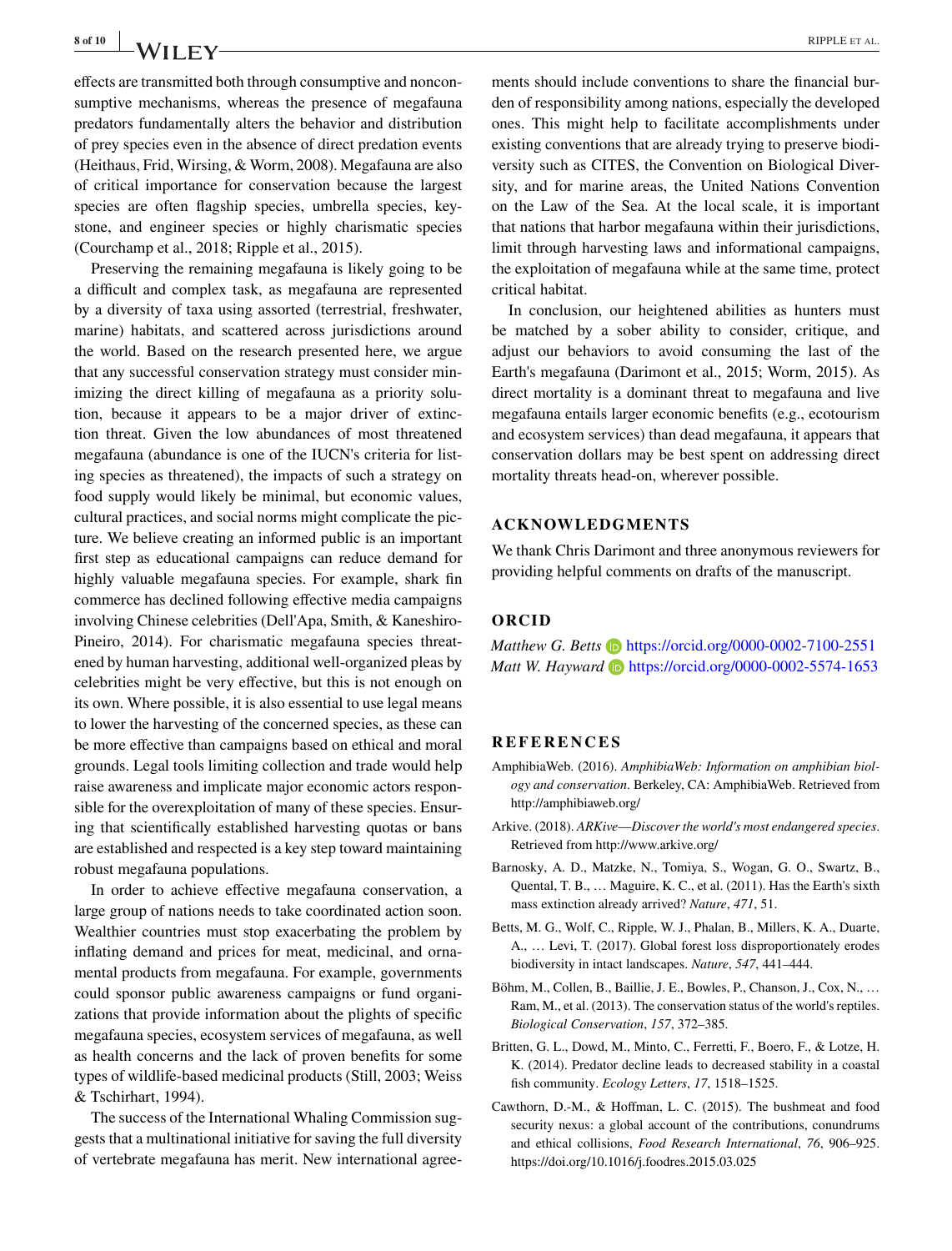- Ceballos, G., Ehrlich, P. R., Barnosky, A. D., García, A., Pringle, R. M., & Palmer, T. M. (2015). Accelerated modern human-induced species losses: Entering the sixth mass extinction. *Science Advances*, *1*, e1400253.
- Chen, S., Cunningham, A. A., Wei, G., Yang, J., Liang, Z., Wang, J., … Harrison, X. A., et al. (2018). Determining threatened species distributions in the face of limited data: Spatial conservation prioritization for the Chinese giant salamander (*Andrias davidianus*). *Ecology and Evolution*, *8*, 3098–3108.
- Courchamp F., Jaric I., Albert C., Meinard Y., Ripple W. J., & Chapron G. (2018). The paradoxical extinction of the most charismatic animals. *PLoS Biology*, *16*(4), e2003997. [https://doi.org/](https://doi.org/10.1371/journal.pbio.2003997) [10.1371/journal.pbio.2003997](https://doi.org/10.1371/journal.pbio.2003997)
- Darimont, C. T., Codding, B. F., & Hawkes, K. (2017). Why men trophy hunt. *Biology Letters*, *13*, 20160909.
- Darimont, C. T., Fox, C. H., Bryan, H. M., & Reimchen, T. E. (2015). The unique ecology of human predators. *Science*, *349*, 858–860.
- Dell'Apa, A., Smith, M. C., & Kaneshiro-Pineiro, M. Y. (2014). The influence of culture on the international management of shark finning. *Environmental Management*, *54*, 151–161.
- Dirzo, R., Young, H. S., Galetti, M., Ceballos, G., Isaac, N. J., & Collen, B. (2014). Defaunation in the Anthropocene. *Science*, *345*, 401– 406.
- Dulvy, N. K., Fowler, S. L., Musick, J. A., Cavanagh, R. D., Kyne, P. M., Harrison, L. R., … Francis, M. P., et al. (2014). Extinction risk and conservation of the world's sharks and rays. *elife*, *3*, e00590.
- Ellis, R. (2013). *Tiger bone and rhino horn: The destruction of wildlife for traditional Chinese medicine*. Washington, DC: Island Press.
- Estes, J. A., Heithaus, M., McCauley, D. J., Rasher, D. B., & Worm, B. (2016). Megafaunal impacts on structure and function of ocean ecosystems. *Annual Review of Environment and Resources*, *41*, 83– 116.
- Estes, J. A., Terborgh, J., Brashares, J. S., Power, M. E., Berger, J., Bond, W. J., … Wardle, D. A. (2011). Trophic Downgrading of Planet Earth. *Science*, *333*, 301–306.
- Froese, R., & Pauly, D. (2000). *Fishbase: A global information system on fishes*. FishBase.
- Hansen, D. M., & Galetti, M. (2009). The forgotten megafauna. *Science*, *324*, 42–43.
- Heithaus, M. R., Frid, A., Wirsing, A. J., & Worm, B. (2008). Predicting ecological consequences of marine top predator declines. *Trends in Ecology & Evolution*, *23*, 202–210.
- Hoffmann, M., Hilton-Taylor, C., Angulo, A., Böhm, M., Brooks, T. M., Butchart, S. H. M., … Stuart, S. N. (2010). The impact of conservation on the status of the world's vertebrates. *Science*, *330*, 1503– 1509.
- IUCN. (2018). The International Union for Conservation (IUCN) of Nature Red List of Threatened Species. Version 2018.1. Retrieved from<http://www.iucnredlist.org>
- Jackson, J. B., Kirby, M. X., Berger, W. H., Bjorndal, K. A., Botsford, L. W., Bourque, B. J., …, Estes, J. A., et al. (2001). Historical overfishing and the recent collapse of coastal ecosystems. *Science*, *293*, 629–637.
- Johnson, C. N. (2002). Determinants of loss of mammal species during the Late Quaternary 'megafauna' extinctions: Life history and ecol-

ogy, but not body size. *Proceedings of the Royal Society of London B: Biological Sciences*, *269*, 2221–2227.

- Magera, A. M., Flemming, J. E. M., Kaschner, K., Christensen, L. B., & Lotze, H. K. (2013). Recovery trends in marine mammal populations. *PLoS One*, *8*, e77908.
- Martin, P. S., & Klein, R. G. (1989). *Quaternary extinctions: A prehistoric revolution*. Tucson, AZ: University of Arizona Press.
- Maxwell, S. L., Fuller, R. A., Brooks, T. M., & Watson, J. E. (2016). Biodiversity: The ravages of guns, nets and bulldozers. *Nature*, *536*, 143–145.
- McCauley, D. J., Pinsky, M. L., Palumbi, S. R., Estes, J. A., Joyce, F. H., & Warner, R. R. (2015). Marine defaunation: Animal loss in the global ocean. *Science*, *347*, 1255641.
- Myhrvold, N. P., Baldridge, E., Chan, B., Sivam, D., Freeman, D. L., & Ernest, S. M. (2015). An amniote life-history database to perform comparative analyses with birds, mammals, and reptiles: Ecological Archives E096-269. *Ecology*, *96*, 3109–3000.
- Neubauer, P., Jensen, O. P., Hutchings, J. A., & Baum, J. K. (2013). Resilience and recovery of overexploited marine populations. *Science*, *340*, 347–349.
- Pough, F. H. (1980). The advantages of ectothermy for tetrapods. *The American Naturalist*, *115*, 92–112.
- Ripple, W. J., Estes, J. A., Beschta, R. L., Wilmers, C. C., Ritchie, E. G., Hebblewhite, M., … Wirsing, A. J. (2014). Status and ecological effects of the world's largest carnivores. *Science*, *343*, 1241484. <http://doi.org/10.1126/science.1241484>
- Ripple, W. J., Abernethy, K., Betts, M. G., Chapron, G., Dirzo, R., Galetti, M., … Young, H. (2016). Bushmeat hunting and extinction risk to the world's mammals. *Royal Society Open Science*, *3*, 160498.
- Ripple, W. J., Newsome, T. M., Wolf, C., Dirzo, R., Everatt, K. T., Galetti, M., … Van Valkenburgh, B. (2015). Collapse of the world's largest herbivores. *Science Advances*, *1*, e1400103–e1400103.
- Ripple, W. J., Wolf, C., Newsome, T. M., Galetti, M., Alamgir, M., Crist, E., Mahmoud, M. I., & Laurance, W. F. (2017a). World Scientists' Warning to Humanity: A Second Notice. *BioScience*.
- Ripple, W. J., Wolf, C., Newsome, T. M., Hoffmann, M., Wirsing, A. J., & McCauley, D. J. (2017b). Extinction risk is most acute for the world's largest and smallest vertebrates. *Proceedings of the National Academy of Sciences*, *114*, 10678–10683.
- Sandom, C., Faurby, S., Sandel, B., & Svenning, J.-C. (2014). Global late Quaternary megafauna extinctions linked to humans, not climate change. *Proceedings of the Royal Society B: Biological Sciences*, *281*, 20133254.
- Shackelford, N., Standish, R. J., Ripple, W., & Starzomski, B. M. (2018). Threats to biodiversity from cumulative human impacts in one of North America's last wildlife frontiers. *Conservation Biology*, *32*, 672–684.
- Smith, F. A., Smith, R. E. E., Lyons, S. K., & Payne, J. L. (2018). Body size downgrading of mammals over the late quaternary. *Science*, *360*, 310–313.
- Stephens, D. W., & Krebs, J. R. (1986). *Foraging theory*. Princeton, NJ: Princeton University Press.
- Still, J. (2003). Use of animal products in traditional Chinese medicine: Environmental impact and health hazards. *Complementary Therapies in Medicine*, *11*, 118–122.